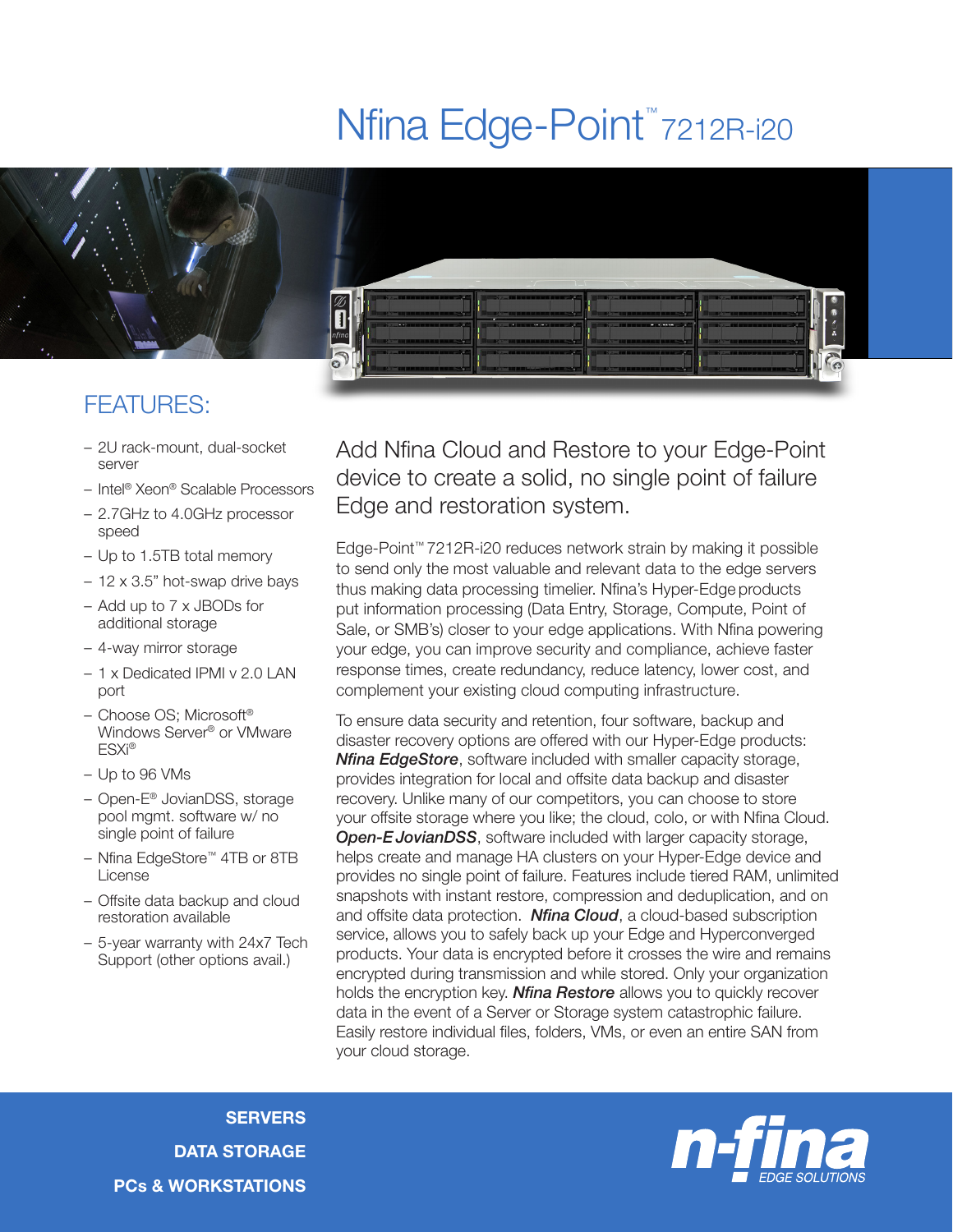## NFINA Edge-Point™ 7212R-i20

| <b>SPECIFICATIONS</b>            |                                                                                                                                                                                                                                                                                                                           |
|----------------------------------|---------------------------------------------------------------------------------------------------------------------------------------------------------------------------------------------------------------------------------------------------------------------------------------------------------------------------|
| Form Factor                      | 2U rack-mount, 3.44" x 16.93" x 27.95"                                                                                                                                                                                                                                                                                    |
| <b>Operating Temperature</b>     | 10°C to 35°C (50°F to 95°F)                                                                                                                                                                                                                                                                                               |
| Processors                       | 2nd Gen. Intel® Xeon® Scalable processors, up to 28 cores, 56 threads                                                                                                                                                                                                                                                     |
| Processor Speed                  | Up to 2.7GHz to 4.0GHz                                                                                                                                                                                                                                                                                                    |
| CPU Cache                        | 39MB Intel <sup>®</sup> Smart Cache (per processor)                                                                                                                                                                                                                                                                       |
| Socket                           | Dual Socket P                                                                                                                                                                                                                                                                                                             |
| Memory                           | 24 DIMM slots, ECC DDR4 2933 MHz<br>Up to 1.5TB max memory capacity                                                                                                                                                                                                                                                       |
| <b>Drives</b>                    | $12 \times 3.5$ " or 2.5" hot-swap drives<br>Supports: SSD and HDD drives<br>Up to 2 x boot drives: $2 \times M.2$ NVMe/SSDs (2280), SATA $-$ or $-$<br>2 x 2.5" SSDs (cannot mix drive type)<br>Add up to Seven 12 or 24 bay JBODs for additional storage                                                                |
| Storage Controller               | Choose: Up to 3 x 9300-8i 12Gb/s SAS Host Bus Adapters<br>$-$ or $-$ Up to 3 x 9400-8i8e 12Gb/s SAS Host Bus Adapters                                                                                                                                                                                                     |
| <b>RAID</b>                      | 4-way mirroring                                                                                                                                                                                                                                                                                                           |
| Remote Management                | IPMI 2.0, KVM over HTML5                                                                                                                                                                                                                                                                                                  |
| <b>TPM</b>                       | Version 2.0, optional                                                                                                                                                                                                                                                                                                     |
| OS/Virtual Platform              | Microsoft <sup>®</sup> Windows Server <sup>®</sup> , Up to 96 VMs<br>VMware ESXi®, Up to 96 VMs                                                                                                                                                                                                                           |
| Software Options                 | Microsoft <sup>®</sup> Windows Server <sup>®</sup> 2019, Microsoft <sup>®</sup> Windows 10 Pro<br>Microsoft <sup>®</sup> SQL Server, Microsoft <sup>®</sup> Exchange Server<br>VMware vSphere®, VMware vCenter®<br>Nfina EdgeStore™ 4TB, Nfina EdgeStore™ 8TB<br>Open-E® JovianDSS (depending on desired usable capacity) |
| Backup and Disaster Recovery     | Nfina Cloud - Secure cloud based data backup (monthy subscription required)<br>Nfina Restore - Data recovery from cloud storage (monthy subscription required)                                                                                                                                                            |
| Input Voltage                    | 100-127V @ 9-12A, 50/60 Hz<br>200-240V @ 6-7.2A, 50/60 Hz                                                                                                                                                                                                                                                                 |
| <b>Power Supplies</b>            | Redundant hot-swap 1300W AC power supplies                                                                                                                                                                                                                                                                                |
| <b>Regulatory Certifications</b> | NRTL Nemko (US, Canada), CE (Europe), RCM (Australia/NZ), GS (Germany),<br>FCC (US), ICES-3(A) (Canada), KC (Korea), Ukraine Certification, BSMI (Taiwan),<br>EAC (Russia), VCCI-A (Japan), RoHS EVPU 20 (China), MIC (Vietnam)                                                                                           |
| Warranty                         | 5 years (other options available)                                                                                                                                                                                                                                                                                         |